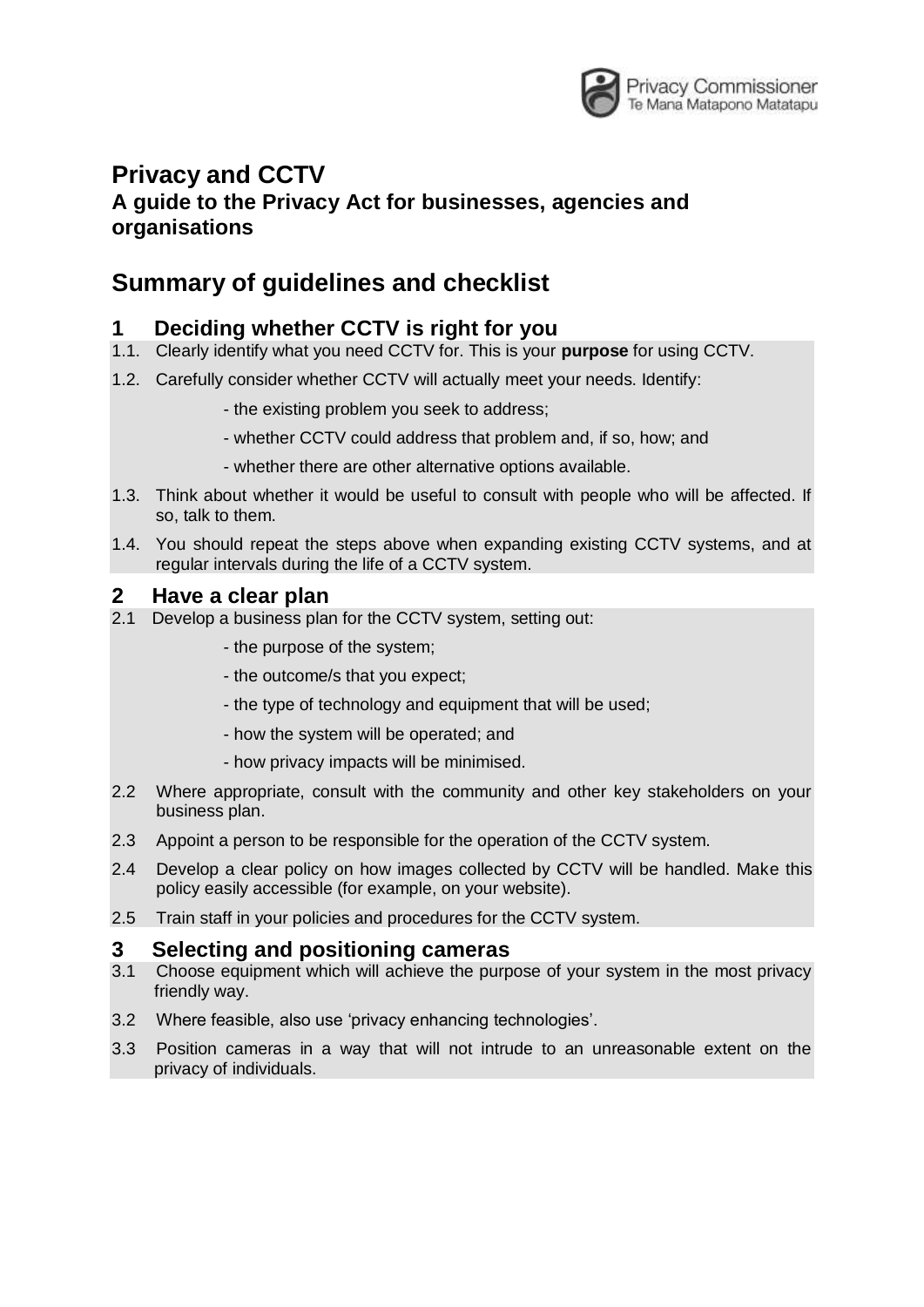#### **4 Make people aware of the CCTV**

- 4.1 Erect signs both near the CCTV cameras and at the perimeter of the CCTV system's range (before individuals enter the range of the cameras) to notify people that cameras are operating.
- 4.2 The signs should make clear who owns and operates the CCTV system and the contact details of that agency (if this information is not already obvious).
- 4.3 Make sure there is a full privacy notice on your website, or in hard copy at your reception desk, to let the public know more about the operation of the CCTV cameras. If you are installing a system with a major public impact (such as a local council scheme), put notices in the media.
- 4.4 Ensure your staff can answer questions from the public about the system.

#### **5 Collecting only necessary images**

5.1 Limit the hours that the CCTV cameras operate to times where it is necessary (such as opening hours, or days and times during the week when crime peaks).

#### **6 Using the CCTV images**

- 6.1 Take reasonable steps to check CCTV images are accurate, complete, relevant and not misleading before you use them.
- 6.2 Only use or disclose the images you collect with CCTV cameras for the original purpose you collected them.
- 6.3 Do not publicly disclose images collected using CCTV unless you have the consent of the individual(s) shown in the footage or you have consulted the Police.
- 6.4 Follow the policy you developed under guideline 2.4.

#### **7 Storage and retention of images**

- 7.1 Ensure that CCTV images are protected from loss and unauthorised access, use, modification and disclosure.
- 7.2 Only keep CCTV images for a specified time. This time period must not be longer than is necessary to achieve your purpose.

#### **8 Controlling who can see the images**

- 8.1 Ensure that the control or monitoring room is only accessible by authorised staff members.
- 8.2 Establish procedures for individuals to access images of themselves captured by your CCTV cameras.
- 8.3 Establish procedures for when and how you disclose your CCTV images to the Police.
- 8.4 Keep a log of all accesses to CCTV images by external parties.

#### **9 Audit and evaluation**

- 9.1 Collect statistics about your CCTV system to allow you to assess its strengths and weaknesses.
- 9.2 After a year of operation and at regular intervals afterwards, evaluate the operation of the system to determine its effectiveness and continuing viability.
- 9.3 Do regular audits of your equipment and procedures to ensure the system is operating smoothly.
- 9.4 Check that your staff or CCTV operators are complying with your policies, and retrain as required.